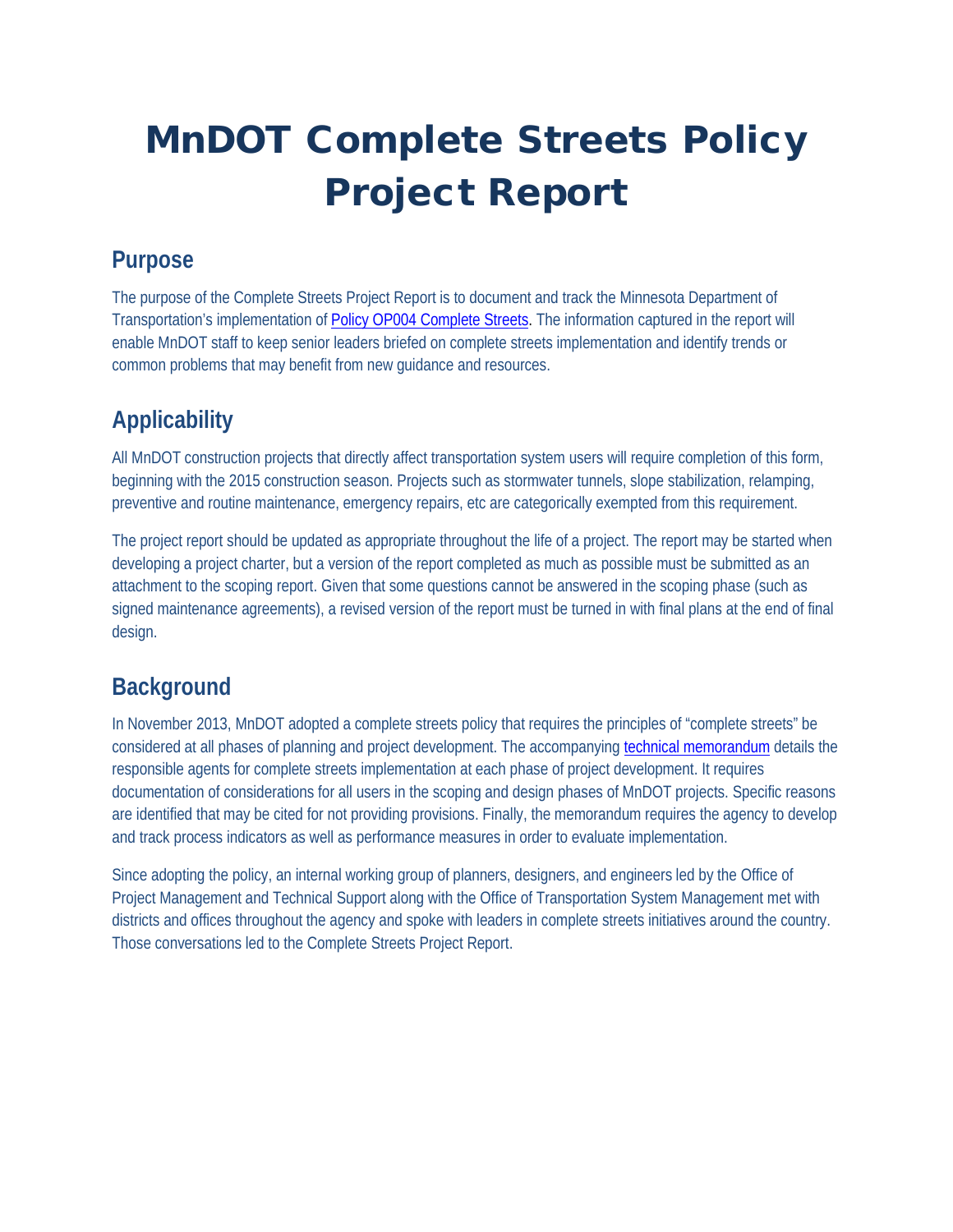

# Complete Streets Project Report

| <b>Summary</b>                                                                                                                                                 |                                                                                                                                                                                                |                                                                                                                                                                                                                                                                                                                 |  |  |
|----------------------------------------------------------------------------------------------------------------------------------------------------------------|------------------------------------------------------------------------------------------------------------------------------------------------------------------------------------------------|-----------------------------------------------------------------------------------------------------------------------------------------------------------------------------------------------------------------------------------------------------------------------------------------------------------------|--|--|
| <b>Project Type (check all that apply):</b>                                                                                                                    |                                                                                                                                                                                                | <b>District:</b>                                                                                                                                                                                                                                                                                                |  |  |
| <b>New Construction</b><br>Reconstruction                                                                                                                      |                                                                                                                                                                                                | <b>Project Number:</b>                                                                                                                                                                                                                                                                                          |  |  |
| <b>Pavement Replacement</b><br><b>Bridge Replacement</b>                                                                                                       | <b>New Bridge</b><br><b>Bridge Redecking</b>                                                                                                                                                   | Metro Only Scoping Database Number:                                                                                                                                                                                                                                                                             |  |  |
| <b>Bridge Elimination</b><br>Other - Explain:                                                                                                                  |                                                                                                                                                                                                | <b>Fiscal Year:</b>                                                                                                                                                                                                                                                                                             |  |  |
|                                                                                                                                                                |                                                                                                                                                                                                | Version*                                                                                                                                                                                                                                                                                                        |  |  |
| <b>Existing Site Characteristics (check all that apply):</b>                                                                                                   |                                                                                                                                                                                                | Project Charter (complete as much of this report                                                                                                                                                                                                                                                                |  |  |
| Exurban/Transition<br>Rural<br>Suburban<br>Small Urban $\Box$<br>Large Urban                                                                                   |                                                                                                                                                                                                | as is practicable)<br>Scoping Report (complete as much of this report<br>as possible)                                                                                                                                                                                                                           |  |  |
| <b>Special Roadway Designations (check all that apply):</b>                                                                                                    |                                                                                                                                                                                                | Final Design (report should be fully completed)                                                                                                                                                                                                                                                                 |  |  |
| <b>Designated State Bikeway</b><br><b>Scenic Byway</b>                                                                                                         |                                                                                                                                                                                                | Date of Last Revision:                                                                                                                                                                                                                                                                                          |  |  |
| Oversize/Overweight Super Load Route<br><b>Twin Trailer Network</b><br><b>House Moving Route</b>                                                               |                                                                                                                                                                                                | , Project Manager                                                                                                                                                                                                                                                                                               |  |  |
| <b>Primary Freight Network</b>                                                                                                                                 |                                                                                                                                                                                                | , Assistant District Engineer                                                                                                                                                                                                                                                                                   |  |  |
|                                                                                                                                                                |                                                                                                                                                                                                | * This report is designed to be a living document. It<br>should be revised/revisited at key points in the project<br>development process. Please indicate the current<br>project development stage and the date this form was<br>completed/revised.                                                             |  |  |
|                                                                                                                                                                | <b>Overall Project Improvements</b>                                                                                                                                                            |                                                                                                                                                                                                                                                                                                                 |  |  |
| Check all that apply:                                                                                                                                          |                                                                                                                                                                                                |                                                                                                                                                                                                                                                                                                                 |  |  |
| <b>Sidewalk</b><br><b>Shared Use Path</b><br><b>Improved Crosswalks</b><br><b>OSOW Pass Through</b><br><b>Center Left Turn Lanes</b><br>Lowered Traffic Speeds | <b>Curb Extension/Bump-out</b><br>Curb cuts with ramps<br><b>Pedestrian Refuge Islands</b><br><b>Bus Lanes/Shoulder</b><br><b>Adjusted Lane Widths</b><br><b>Signalized Timing Improvement</b> | <b>Roundabouts</b><br><b>Bikeable Shoulder</b><br><b>Bike Lanes</b><br>Park & Ride Facility<br><b>Access Management</b><br>Landscaping<br><b>Lane Removal</b><br><b>Lighting Improvements</b><br><b>Truck Acceleration Lanes</b><br><b>Bus Shelter</b><br><b>Bike Sharrows</b><br><b>Improved Rail Crossing</b> |  |  |
|                                                                                                                                                                |                                                                                                                                                                                                |                                                                                                                                                                                                                                                                                                                 |  |  |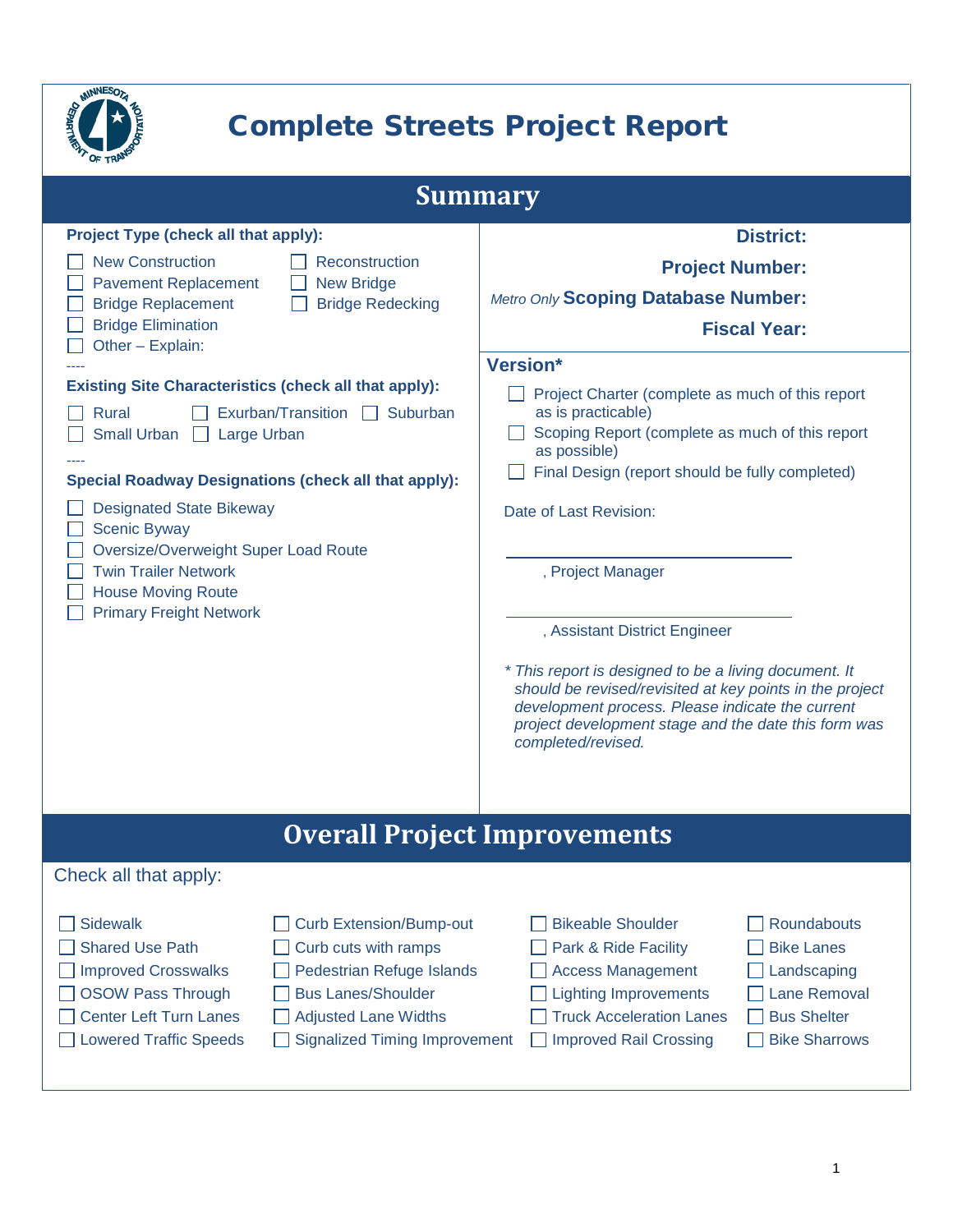| <b>Provisions by User Group</b>                                                                                                                                                                                                         |
|-----------------------------------------------------------------------------------------------------------------------------------------------------------------------------------------------------------------------------------------|
| <b>Pedestrian Provisions</b>                                                                                                                                                                                                            |
| Users are legally prohibited from using the roadway.                                                                                                                                                                                    |
| Absence of current and future need over the expected life of the project (Describe under Reasons to Not Include<br>Improvements).                                                                                                       |
| Explain reasons to not include improvements:                                                                                                                                                                                            |
|                                                                                                                                                                                                                                         |
|                                                                                                                                                                                                                                         |
| Existing conditions are adequately meeting pedestrian needs (Including cross movements and parallel routes).                                                                                                                            |
| Describe existing provisions:                                                                                                                                                                                                           |
|                                                                                                                                                                                                                                         |
| Additional improvements for pedestrians are included in the scope (describe below)                                                                                                                                                      |
|                                                                                                                                                                                                                                         |
|                                                                                                                                                                                                                                         |
|                                                                                                                                                                                                                                         |
| Existing conditions are not adequately meeting pedestrian needs and the scope of work does include substantial<br>improvements.                                                                                                         |
| Describe improvements included in the scope:                                                                                                                                                                                            |
|                                                                                                                                                                                                                                         |
|                                                                                                                                                                                                                                         |
| Existing conditions are not adequately meeting pedestrian needs and the scope of work does not include<br>improvements or only minor/marginal improvements (check at least one of the boxes below and explain in the<br>area provided). |
| Detrimental environmental or safety impacts outweigh the benefits of enhanced pedestrian access                                                                                                                                         |
| Inability to negotiate with a local government to assume the operations and maintenance responsibility of the<br>facility                                                                                                               |
| □ Local government opposition or right of way acquisition would require excessive expenditure of time, money<br>and resources                                                                                                           |
| Preservation project: risk analysis and fiscal constraints indicate MnDOT may significantly diminish critical<br>preservation of existing assets by expanding scope                                                                     |
| Explain reasons to not include improvements:                                                                                                                                                                                            |
|                                                                                                                                                                                                                                         |
|                                                                                                                                                                                                                                         |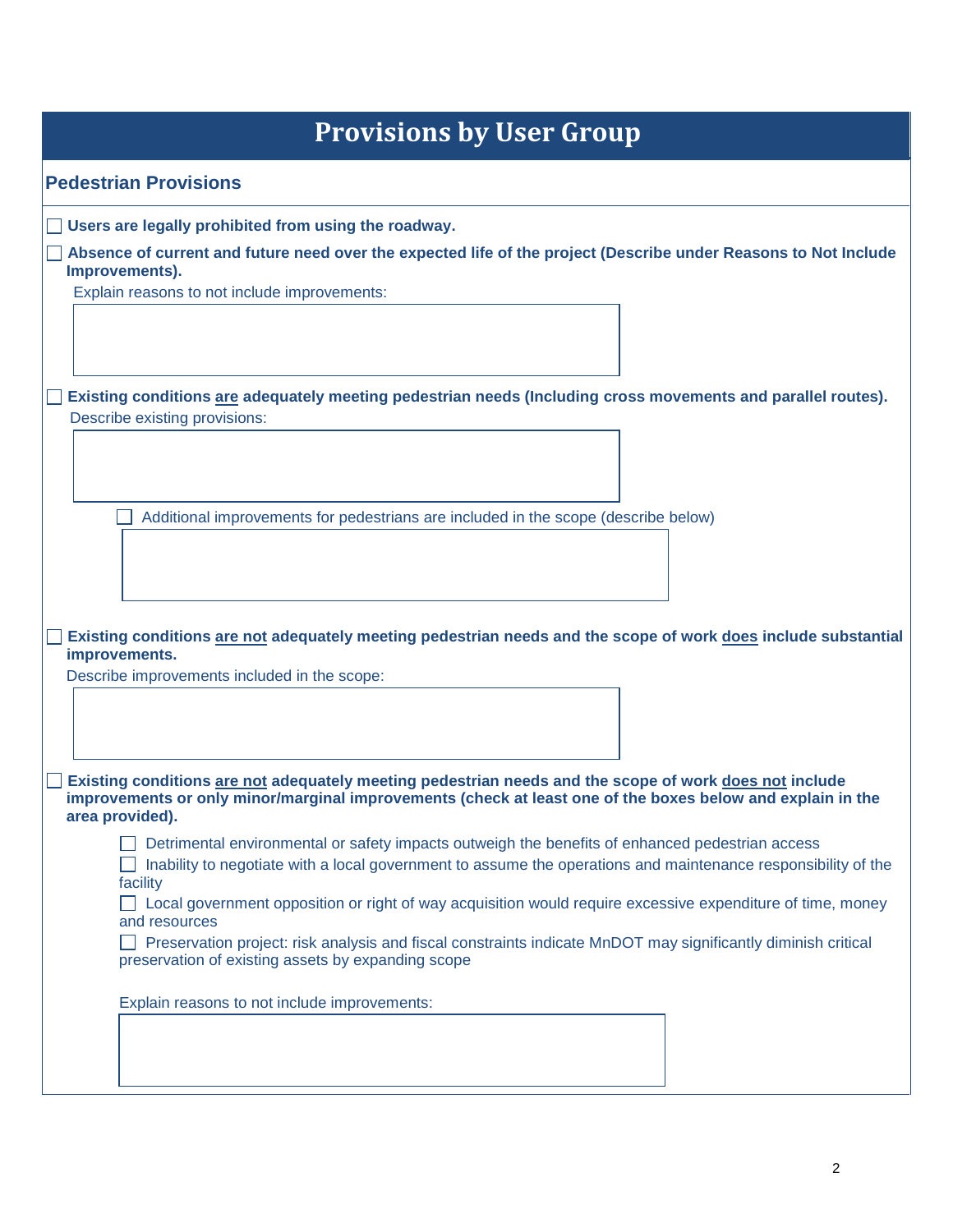| <b>Bicycle Provisions</b>                                                                                                                                           |  |  |  |
|---------------------------------------------------------------------------------------------------------------------------------------------------------------------|--|--|--|
| Users are legally prohibited from using the roadway.                                                                                                                |  |  |  |
| Absence of current and future need over the expected life of the project (Describe under Reasons to Not Include<br>Improvements).                                   |  |  |  |
| Explain reasons to not include improvements:                                                                                                                        |  |  |  |
|                                                                                                                                                                     |  |  |  |
| Existing conditions are adequately meeting bicycle needs (Including cross movements and parallel routes).                                                           |  |  |  |
| Describe existing provisions:                                                                                                                                       |  |  |  |
|                                                                                                                                                                     |  |  |  |
| Additional improvements for bicyclists are included in the scope (describe below)                                                                                   |  |  |  |
|                                                                                                                                                                     |  |  |  |
|                                                                                                                                                                     |  |  |  |
|                                                                                                                                                                     |  |  |  |
| Existing conditions are not adequately meeting bicycle needs and the scope of work does include substantial<br>improvements.                                        |  |  |  |
| Describe improvements included in the scope:                                                                                                                        |  |  |  |
|                                                                                                                                                                     |  |  |  |
|                                                                                                                                                                     |  |  |  |
| Existing conditions are not adequately meeting bicycle needs and the scope of work does not include                                                                 |  |  |  |
| improvements or only minor/marginal improvements (check at least one of the boxes below and explain in the<br>area provided).                                       |  |  |  |
| Detrimental environmental or safety impacts outweigh the benefits of enhanced bicycle access                                                                        |  |  |  |
| Inability to negotiate with a local government to assume the operations and maintenance responsibility of the<br>facility                                           |  |  |  |
| Local government opposition or right of way acquisition would require excessive expenditure of time, money<br>and resources                                         |  |  |  |
| Preservation project: risk analysis and fiscal constraints indicate MnDOT may significantly diminish critical<br>preservation of existing assets by expanding scope |  |  |  |
| Explain reasons to not include improvements:                                                                                                                        |  |  |  |
|                                                                                                                                                                     |  |  |  |
|                                                                                                                                                                     |  |  |  |
|                                                                                                                                                                     |  |  |  |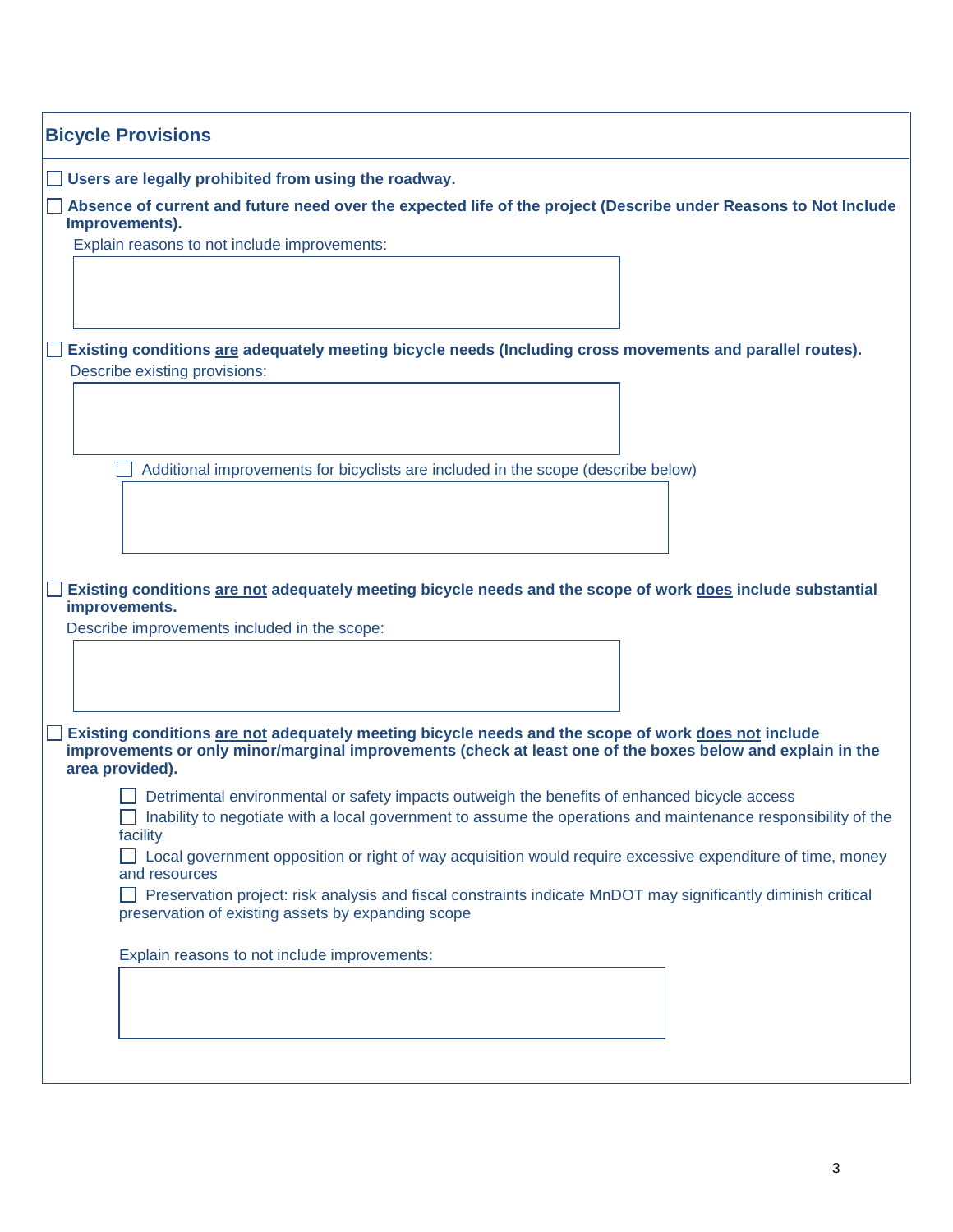| <b>Freight Provisions</b>                                                                                                                                                                                                                                                                                                               |  |  |  |
|-----------------------------------------------------------------------------------------------------------------------------------------------------------------------------------------------------------------------------------------------------------------------------------------------------------------------------------------|--|--|--|
| Users are legally prohibited from using the roadway.                                                                                                                                                                                                                                                                                    |  |  |  |
| Absence of current and future need over the expected life of the project (Describe under Reasons to Not Include<br>Improvements).                                                                                                                                                                                                       |  |  |  |
| Explain reasons to not include improvements:                                                                                                                                                                                                                                                                                            |  |  |  |
| Existing conditions are adequately meeting freight needs (Including cross movements and parallel routes).<br>Describe existing provisions:                                                                                                                                                                                              |  |  |  |
|                                                                                                                                                                                                                                                                                                                                         |  |  |  |
| Additional improvements for freight are included in the scope (describe below)                                                                                                                                                                                                                                                          |  |  |  |
| Existing conditions are not adequately meeting freight needs and the scope of work does include substantial<br>improvements.<br>Describe improvements included in the scope:                                                                                                                                                            |  |  |  |
|                                                                                                                                                                                                                                                                                                                                         |  |  |  |
| Existing conditions are not adequately meeting freight needs and the scope of work does not include<br>improvements or only minor/marginal improvements (check at least one of the boxes below and explain in the<br>area provided).                                                                                                    |  |  |  |
| Detrimental environmental or safety impacts outweigh the benefits of enhanced freight access<br>Inability to negotiate with a local government to assume the operations and maintenance responsibility of the<br>facility<br>Local government opposition or right of way acquisition would require excessive expenditure of time, money |  |  |  |
| and resources<br>Preservation project: risk analysis and fiscal constraints indicate MnDOT may significantly diminish critical<br>preservation of existing assets by expanding scope                                                                                                                                                    |  |  |  |
| Explain reasons to not include improvements:                                                                                                                                                                                                                                                                                            |  |  |  |
|                                                                                                                                                                                                                                                                                                                                         |  |  |  |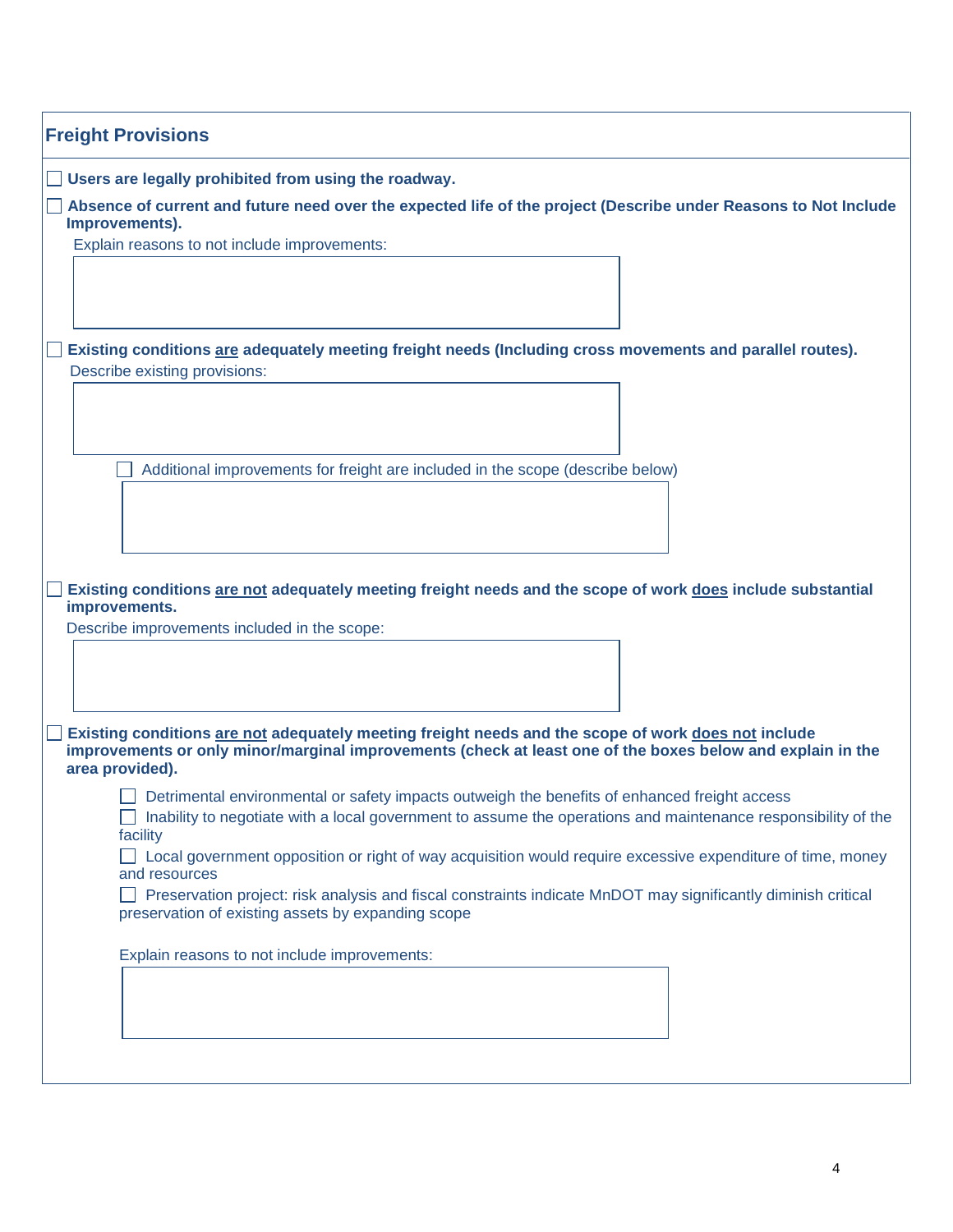| <b>Transit Provisions</b>                                                                                                                                                                                                            |
|--------------------------------------------------------------------------------------------------------------------------------------------------------------------------------------------------------------------------------------|
| Absence of current and future need over the expected life of the project (Describe under Reasons to Not Include<br>Improvements).                                                                                                    |
| Explain reasons to not include improvements:                                                                                                                                                                                         |
|                                                                                                                                                                                                                                      |
|                                                                                                                                                                                                                                      |
|                                                                                                                                                                                                                                      |
| Existing conditions are adequately meeting transit needs (Including cross movements and parallel routes).<br>Describe existing provisions:                                                                                           |
|                                                                                                                                                                                                                                      |
|                                                                                                                                                                                                                                      |
|                                                                                                                                                                                                                                      |
| Additional improvements for transit are included in the scope (describe below)                                                                                                                                                       |
|                                                                                                                                                                                                                                      |
|                                                                                                                                                                                                                                      |
|                                                                                                                                                                                                                                      |
| Existing conditions are not adequately meeting transit needs and the scope of work does include substantial                                                                                                                          |
| improvements.                                                                                                                                                                                                                        |
| Describe improvements included in the scope:                                                                                                                                                                                         |
|                                                                                                                                                                                                                                      |
|                                                                                                                                                                                                                                      |
| Existing conditions are not adequately meeting transit needs and the scope of work does not include<br>improvements or only minor/marginal improvements (check at least one of the boxes below and explain in the<br>area provided). |
| Detrimental environmental or safety impacts outweigh the benefits of enhanced transit access                                                                                                                                         |
| Inability to negotiate with a local government to assume the operations and maintenance responsibility of the<br>facility                                                                                                            |
| $\Box$ Local government opposition or right of way acquisition would require excessive expenditure of time, money<br>and resources                                                                                                   |
| Preservation project: risk analysis and fiscal constraints indicate MnDOT may significantly diminish critical<br>preservation of existing assets by expanding scope                                                                  |
| Explain reasons to not include improvements:                                                                                                                                                                                         |
|                                                                                                                                                                                                                                      |
|                                                                                                                                                                                                                                      |
|                                                                                                                                                                                                                                      |
|                                                                                                                                                                                                                                      |
|                                                                                                                                                                                                                                      |